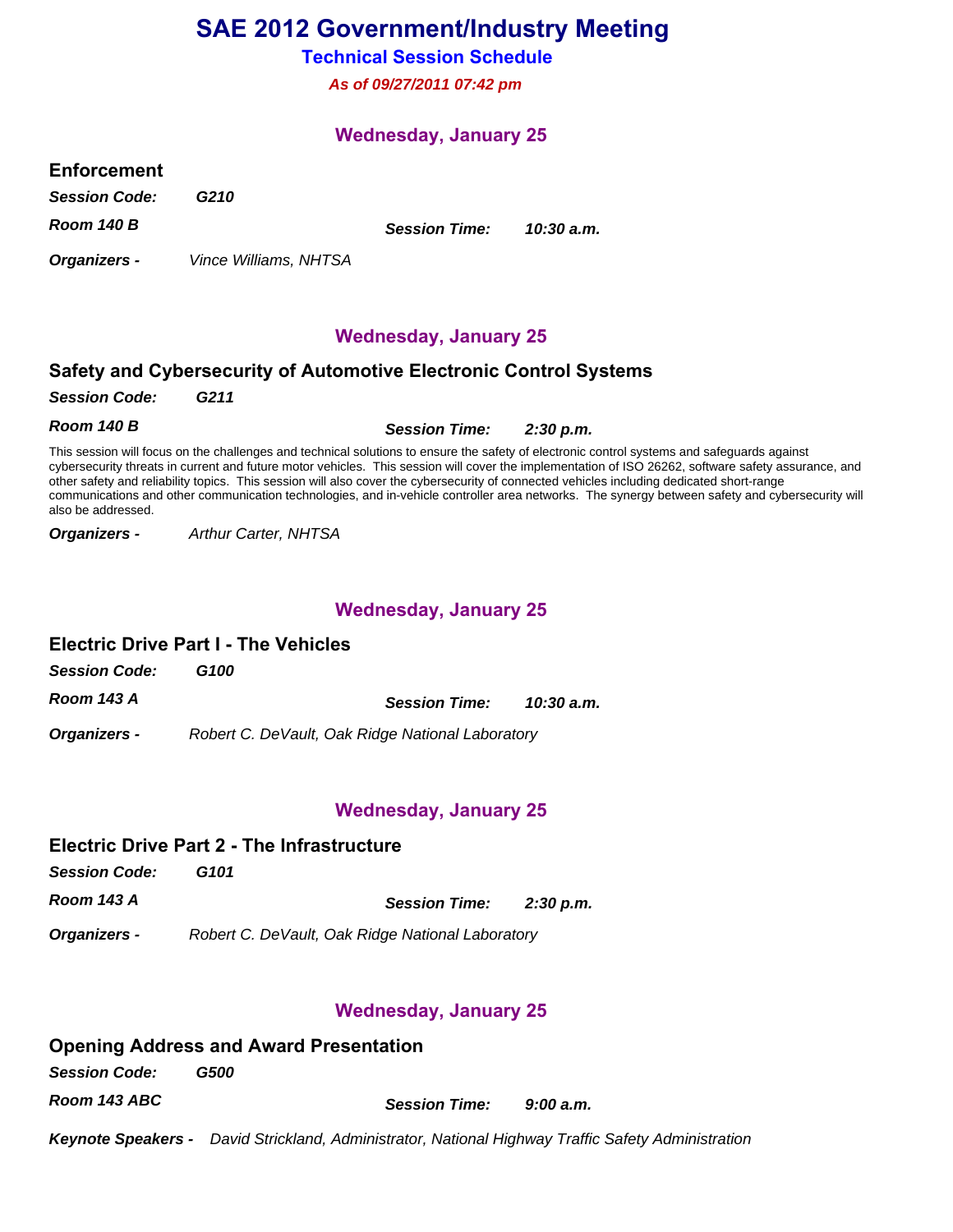### **Wednesday, January 25**

### **Crash Avoidance I: Technologies**

**Session Code: G200 Room 143 BC** James M. Funke, NHTSA; Michael Hernandez, Toyota Motor North America Inc. **Organizers - 10:30 a.m. Session Time:**

### **Wednesday, January 25**

#### **Crash Avoidance II: Connected Vehicles Session Code: G201 Room 143 BC** Michael R. Lukuc, US Dept. of Transportation; Mary Wroten, Ford Motor Co. **Organizers - 2:30 p.m. Session Time:**

### **Wednesday, January 25**

#### **Overcoming the Ethanol Blendwall Session Code: G105 Room 144 A 10:30 a.m. Session Time:**

### **Wednesday, January 25**

### **Natural Gas and Other Alternative Fuels**

| <b>Session Code:</b> | G106                                     |           |
|----------------------|------------------------------------------|-----------|
| Room 144 A           | <b>Session Time:</b>                     | 2:30 p.m. |
| <b>Organizers -</b>  | Steven Przesmitzki, Department Of Energy |           |

### **Wednesday, January 25**

### **Washington DC Section Event and Program**

| <b>Session Code:</b> | G505 |               |           |
|----------------------|------|---------------|-----------|
| Room 144 A           |      | Session Time: | 5:00 p.m. |

### **Wednesday, January 25**

### **Crashworthiness I: Frontal Impacts**

**Session Code: G206**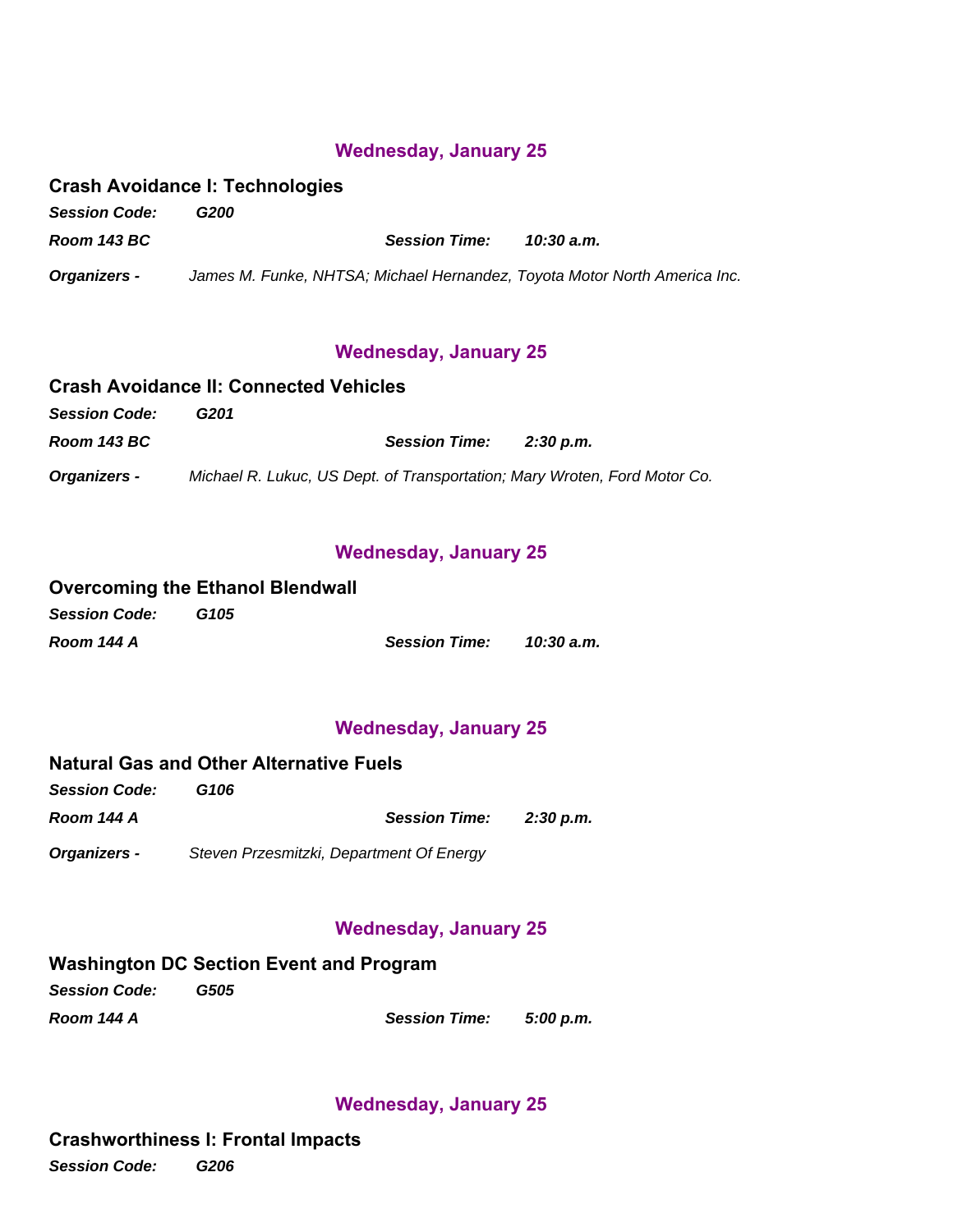**Room 144 BC**

**10:30 a.m. Session Time:**

Raul A. Arbelaez, Insurance Institute for Highway Safety; James Saunders, NHTSA **Organizers -** 

# **Wednesday, January 25**

#### **Crashworthiness II: Rollover and Side Impacts Session Code: G207 Room 144 BC** Charles A. Kawashima, Toyota; Allison E. Louden, NHTSA **Organizers - 2:30 p.m. Session Time:**

# **Thursday, January 26**

| Alternative Fuel Safety |                           |                      |            |
|-------------------------|---------------------------|----------------------|------------|
| <b>Session Code:</b>    | G212                      |                      |            |
| Room 140 B              |                           | <b>Session Time:</b> | 10:30 a.m. |
| <b>Organizers -</b>     | <b>Phil Gorney, NHTSA</b> |                      |            |

### **Thursday, January 26**

|                      | <b>Data Collection and Analysis</b> |                      |           |
|----------------------|-------------------------------------|----------------------|-----------|
| <b>Session Code:</b> | G213                                |                      |           |
| Room 140 B           |                                     | <b>Session Time:</b> | 2:30 p.m. |
| <b>Organizers -</b>  | Chip Chidester, NHTSA               |                      |           |

## **Thursday, January 26**

# **Light-Duty Fuel Economy and Tier III Technologies - Part 2**

| <b>Session Code:</b> | G103 |                                                      |           |
|----------------------|------|------------------------------------------------------|-----------|
| <b>Room 143 A</b>    |      | <b>Session Time:</b>                                 | 2:30 p.m. |
| Organizers -         |      | Bradley Zigler, National Renewable Energy Laboratory |           |

### **Thursday, January 26**

| <b>Biomechanics</b>  |                      |                      |            |
|----------------------|----------------------|----------------------|------------|
| <b>Session Code:</b> | G202                 |                      |            |
| Room 143 BC          |                      | <b>Session Time:</b> | 10:30 a.m. |
| <b>Organizers -</b>  | Daniel Parent, NHTSA |                      |            |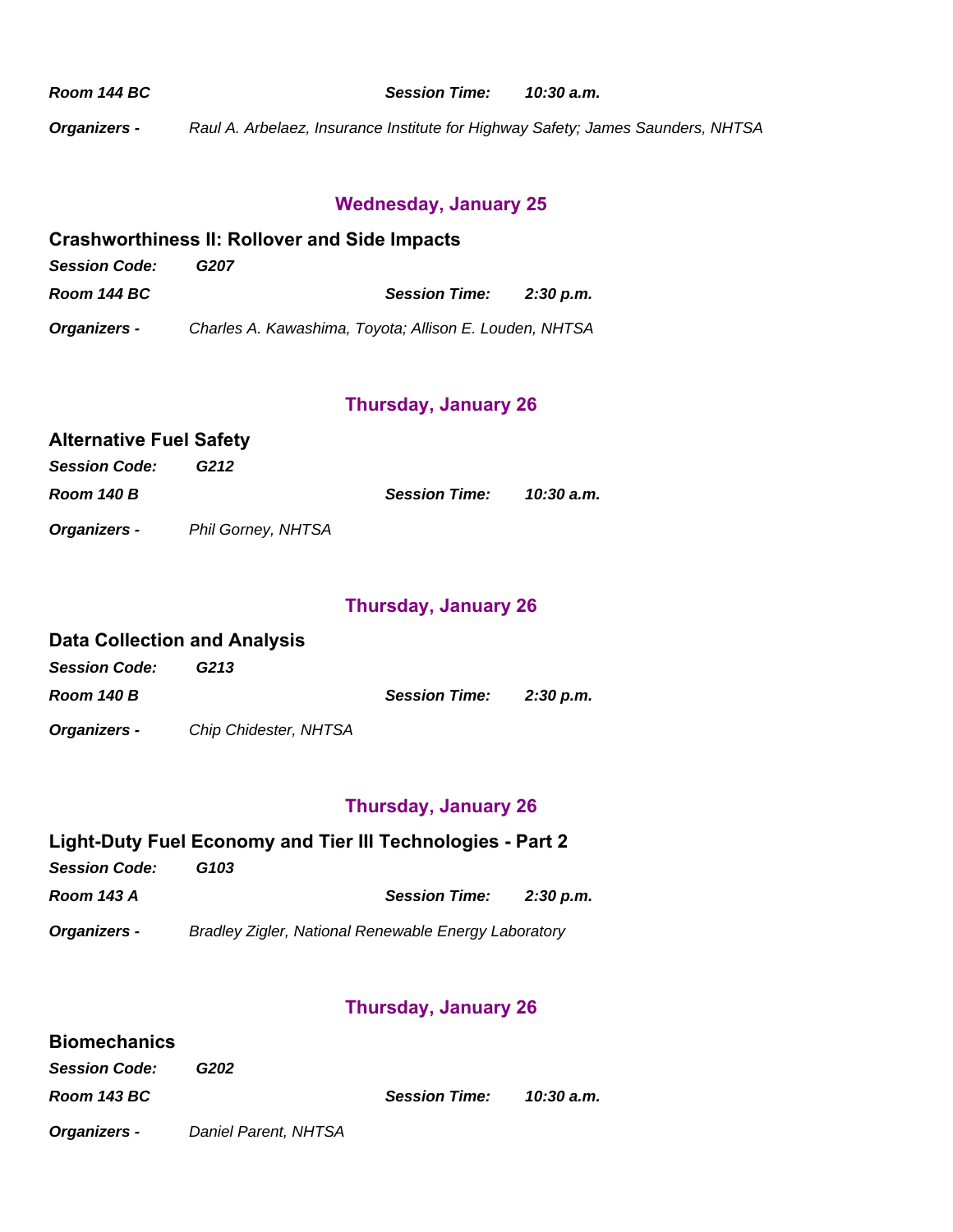### **Thursday, January 26**

**Motorcoach and Trucking Industries Session Code: G203 Room 143 BC** Leigh S. Merino, Motor & Equipment Mfrs Association; Alrik L. Svenson, NHTSA **Organizers - 2:30 p.m. Session Time:**

### **Thursday, January 26**

**Welcome to the Future of GHG Rules for Medium and Heavy Duty Trucks - Part I Session Code: G107 Room 144 A 10:30 a.m. Session Time:**

### **Thursday, January 26**

**Welcome to the Future of GHG Rules for Medium and Heavy Duty Trucks - Part 2 Session Code: G108 Room 144 A Organizers - Standard Report M. Wagner, Oak Ridge National Laboratory 2:30 p.m. Session Time:**

### **Thursday, January 26**

### **Driver Distraction**

| <b>Session Code:</b> | G208                    |                      |            |
|----------------------|-------------------------|----------------------|------------|
| Room 144 BC          |                         | <b>Session Time:</b> | 10:30 a.m. |
| <b>Organizers -</b>  | W. Riley Garrott, NHTSA |                      |            |

### **Thursday, January 26**

| <b>Child Safety</b>  |                                                            |                      |           |
|----------------------|------------------------------------------------------------|----------------------|-----------|
| <b>Session Code:</b> | G209                                                       |                      |           |
| Room 144 BC          |                                                            | <b>Session Time:</b> | 2:30 p.m. |
| <b>Organizers -</b>  | MaryAnn Beebe, General Motors LLC; Lisa K. Sullivan, NHTSA |                      |           |

### **Thursday, January 26**

| <b>Plenary Session</b> |      |                      |           |
|------------------------|------|----------------------|-----------|
| <b>Session Code:</b>   | G501 |                      |           |
| <b>Room TBD</b>        |      | <b>Session Time:</b> | 8:00 a.m. |